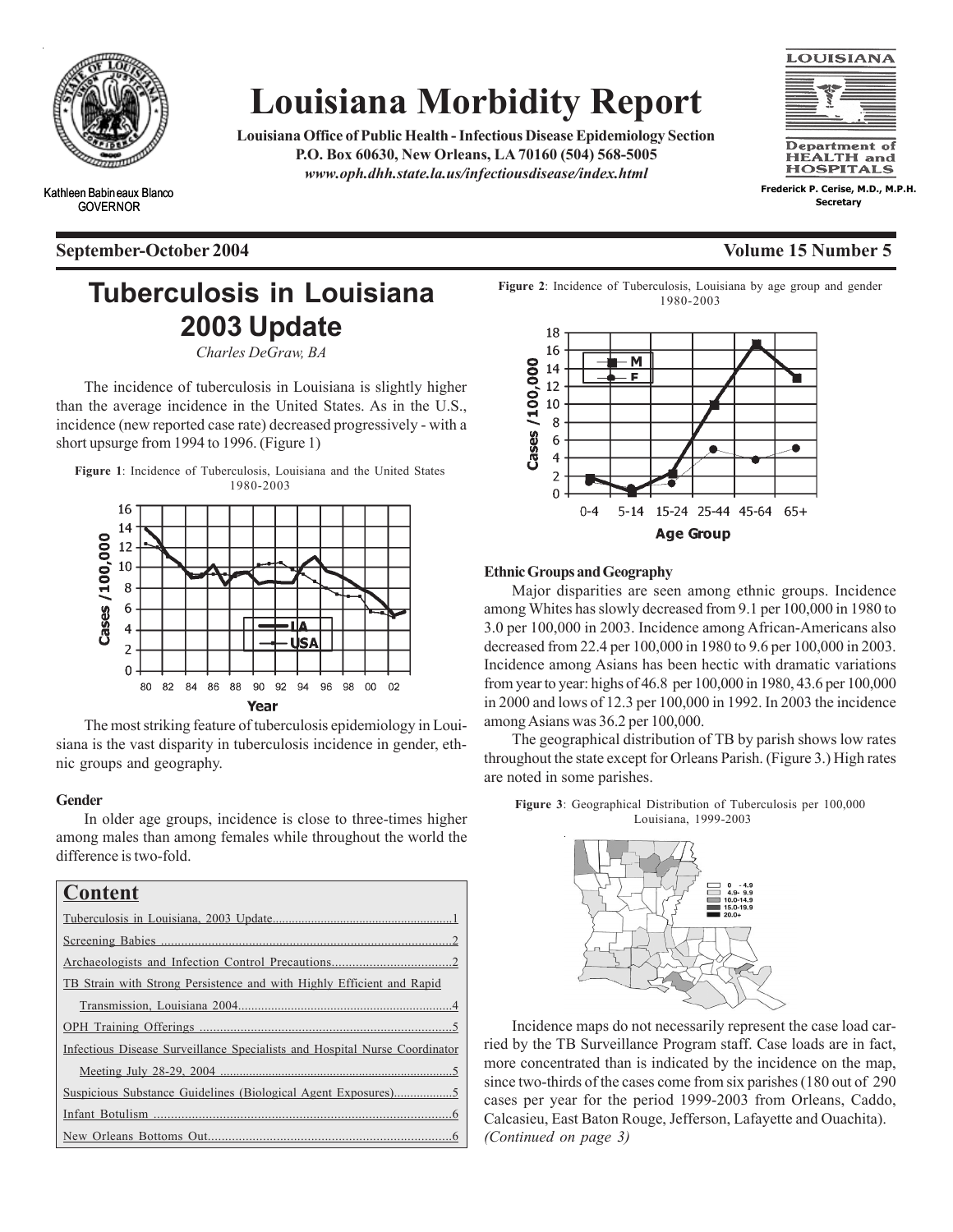## **Screening Babies**

*Charles Myers, GSW*

The state mandated newborn heel stick screening and followup (R.S. 40:1299.1, et seq and LAC 48.V.6303) ensures that all newborns are screened before discharge from the hospital. Currently the screening battery consists of tests for phenylketonuria (PKU), congenital hypothyroidism, sickle cell disease, biotinidase deficiency and galactosemia (Table 1).

A newborn testing positive for any of these diseases is immediately referred for specialized care which will prevent many (and in some disorders, all) of the serious clinical symptoms. When untreated, mental retardation is associated with the above mentioned metabolic diseases. For sickle cell disease, early detection and treatment prevents life threatening infections and improves general health status. For more information, please contact the GENETIC DIS-EASES PROGRAM at (504) 568-7723 or (504) 568-5070.

| Year      | Congenital Phenylke- |                | Sickle-  | Biotini-       | Galacto-     | Total         |
|-----------|----------------------|----------------|----------|----------------|--------------|---------------|
|           | Hypothy-             | tonuria        | Cell     | dase           | semia        | <b>Births</b> |
|           | roidism              | (PKU)          | Disease  | Deficiency     |              |               |
| 2000      |                      |                |          |                |              |               |
| White     | 6                    | $\overline{2}$ | $\Omega$ | $\theta$       | $\mathbf{0}$ | 38,467        |
| Non-White | 3                    | $\theta$       | 87       | $\theta$       | $\theta$     | 29,806        |
| 2001      |                      |                |          |                |              |               |
| White     | 12                   | 3              | $\Omega$ | $\theta$       | $\theta$     | 37,284        |
| Non-White | 5                    |                | 73       | $\theta$       | $\theta$     | 28,337        |
| 2002      |                      |                |          |                |              |               |
| White     | 11                   | $\overline{4}$ | $\theta$ | $\overline{2}$ | 1            | 36,605        |
| Non-White | 18                   | $\theta$       | 76       | $\theta$       | $\Omega$     | 28,150        |
| 2003      |                      |                |          |                |              |               |
| White     | 25                   | $\overline{2}$ | $\Omega$ | 3              | $\mathbf{0}$ | 37,066*       |
| Non-White | 16                   |                | 79       | $\theta$       | $\Omega$     | 27,623*       |
|           |                      |                |          |                |              |               |

**Table 1**: Newborn Screening Detection, Louisiana 2000-2003

\*Provisional data from Vital Records

Rev. 7-27-04

## **Archaeologists and Infection Control Precautions**

In 2001, the Louisiana Army National Guard dug a ditch through what archaeologists had previously identified as a midden\* associated with the Gillis W. Long Hansen's Disease Center. The Center, now a National Guard installation, has been on the National Register of Historic Places since 1992 as the Carville Historic District in Iberville Parish.

The midden, dating roughly between 1900 and 1950 had most likely served as a communal dumping ground for the leprosarium.

To mitigate any damage caused by the digging, the Cultural Resource Office of the School of Social Services from Northwestern State University in Natchitoches, Louisiana, systematically gridded the disturbed area and collected all material on the ground surface for later cleaning, cataloging, identification and presentation. The university lab staff, anxious about contracting Hanson's disease from the artifacts, used bleach as a cleaning agent prior to working with the materials and looked for further advice.

The risk of contracting a disease from archeological activities is very low. Most human pathogens do not survive very long in a dry soil environment. Tuberculosis and leprosy bacilli particularly, are not transmitted by soil and dust. However, soil may contain some pathogens (e.g. pathogens from the feces of animal in soil still moist and recently collected or spores from a few species of bacteria in dried soil). Anthrax spores in soil are not very infectious. (Farmers in areas with anthrax do develop cutaneous anthrax when they care for their animal but do not develop inhalational anthrax.) Soil also contains atypical mycobacteria which are usually not pathogenic under normal circumstances.

Archaeologists would be at a low risk of transmission of these pathogens by either hand or by dust particles. To reduce this risk, recommended infection control measures are:

1) Wash hands, wear gloves and wash hands after removing gloves

2) Any cuts should be washed immediately with soap and water and treated with a disinfectant

3) Soak materials to be cleaned (e.g. toothbrushes used to remove soil from artifacts), in diluted beach solution. The bleach inactivates viruses and vegetative forms of bacteria and modifies physical properties so that dust particles will not be formed.

4) When using brushes or any process that will create droplets, wear a face shield to avoid droplets from landing on the face.

5) When rinsing, use a gentle flow of water so as not to create splashes.

6) At the end of the process, thoroughly wash hands, forearms and face with soap and water.

\* a refuse heap

**Louisiana Morbidity Report**

**Volume 15 Number 5 September-October 2004**

**The Louisiana Morbidity Report is published bimonthly by the Infectious Disease Epidemiology Section of the Louisiana Office of Public Health to inform physicians, nurses, and public health professionals about disease trends and patterns in Louisiana. Address correspondence to Louisiana Morbidity Report, Infectious Disease Epidemiology Section, Louisiana Department of Health and Hospitals, P.O. Box 60630, New Orleans, LA 70160.**

| <b>Assistant Secretary, OPH</b> | <b>Sharon Howard, MSW</b>                                                                                   |
|---------------------------------|-------------------------------------------------------------------------------------------------------------|
| <b>State Epidemiologist</b>     | Raoult Ratard, MD MPH                                                                                       |
| <b>Editors</b>                  | <b>Susanne Straif-Bourgeois, PhD MPH</b><br><b>Theresa Sokol, MPH</b><br>Rosemarie Robertson, BS MT(C) CNMT |
| Layout & Design                 | <b>Ethel Davis, CST</b>                                                                                     |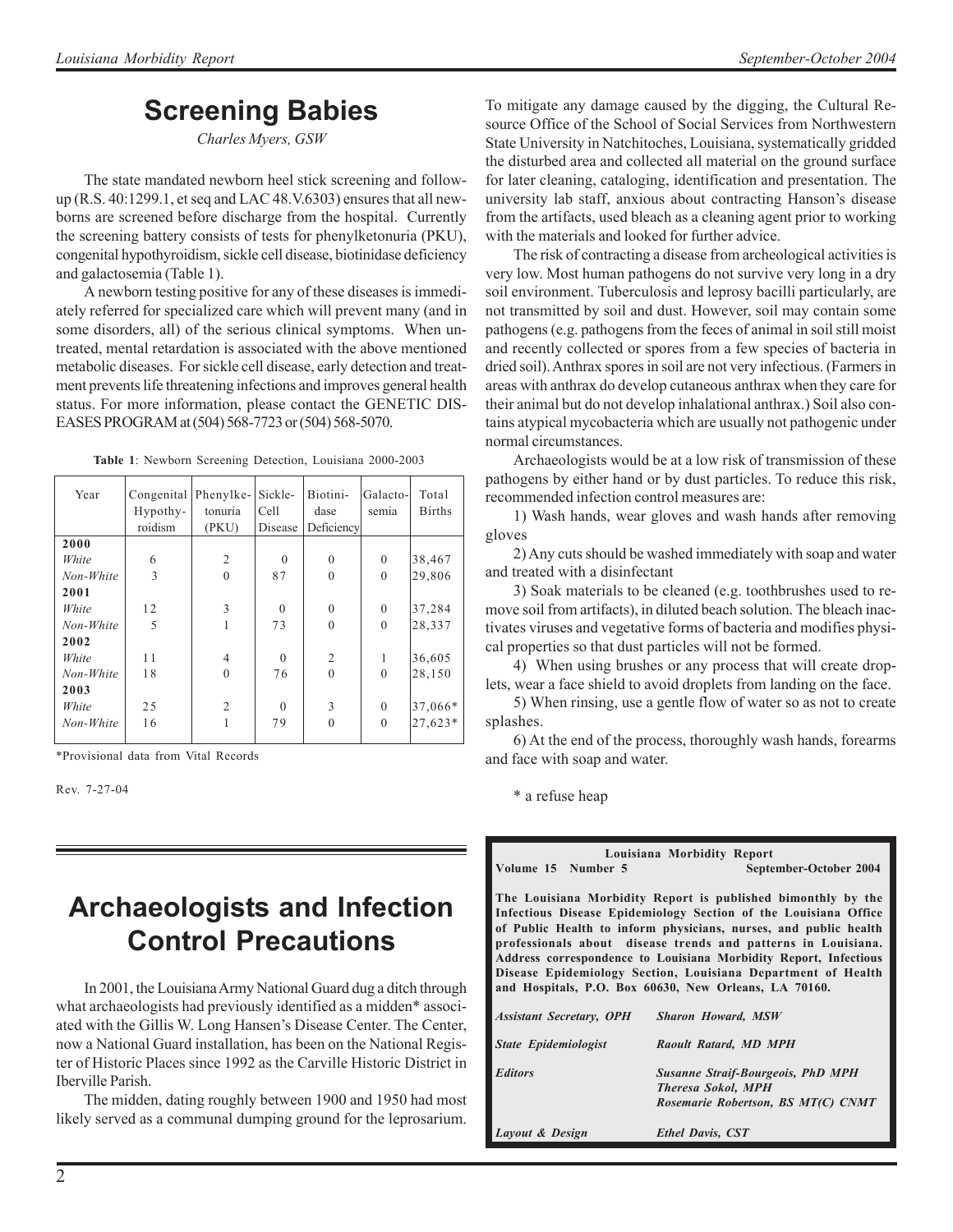#### *Tuberculosis in Louisiana (Cont. from pg 1)*

As expected, high case loads are found mostly in the cities, with one-third of the cases being from Orleans and Jefferson parishes.

The maps for distribution of the disease among African-Americans demonstrates a much higher rate in some parishes. (Figure 4.)

**Figure 4**: Geographical Distribution of Tuberculosis among African-Americans per 100,000 Louisiana, 1999-2003



#### **Foreign-born**

Louisiana still has relatively high TB incidence rates among the indigenous population. Foreign-born represent only a small fraction of these cases (increasing from 10 % to 15% in recent years). In 2003, there were thirty-five cases among foreign-borns (out of a total of 260 cases). The largest group of foreign-born remains Vietnamese (twelve out of the thirty-five foreign-born cases in 2003), with no other group standing out (Latin America - 7 cases, other Southeast Asian countries - 10 cases). Most foreign-born cases reside in large cities (New Orleans, Baton Rouge, Lafayette and Shreveport) and in the Lafayette area where large numbers of Vietnamese have settled. Half of the cases among the Vietnamese occur within five years of their entry into the United States. Cases occur among all age groups, particularly among young adults but not as much among older age groups.

#### **Co-Infection**

HIV infection is present among 17% of new TB cases. Most coinfected cases occur among men (83% of all cases) with males 25 to 44 years of age representing 56% of cases and males 45 to 65 years of age representing 26% of cases. Most co-infection cases are concentrated in the New Orleans and Baton Rouge areas. A few coinfections may have been missed since testing among TB cases is not complete. HIV testing of TB cases increased from 50% of TB cases in 2000 to 72% in 2002 and was 70% in 2003.

The sputum smear status of pulmonary cases with HIV infection was as low as 35% but since 1999 it has increased steadily to reach 65% in 2002 and 55% in 2003. The proportion of smears positive among HIV negative pulmonary cases range from 55% to 75%. This dispels the myth that HIV pulmonary cases are not infectious.

The proportion of homeless cases ranged from 2% to 10% from 1993 to the present, with a slight increasing non-significant trend (slope  $+0.16$  cases per year,  $p=0.13$ ). Most homeless cases are in Orleans Parish (56% of all cases).

### **Clinical picture**

The majority (88%) of cases are pulmonary. Among the extrapulmonary cases, the most common are lymphatic (35%) and pleural (27%), followed by other locations (genito-urinary, bone and joint, meningeal, peritoneal and milinary) each in the range of 1% to 8% of total cases.

About 50% of pulmonary cases are confirmed by a positive sputum smear and culture. These are the most infectious cases, responsible for most of the tuberculosis transmission. An additional 20% of pulmonary cases have a negative sputum smear but a positive culture. Finally, an additional 10% do not produce sputum naturally. (However, *Mycobacterium tuberculosis* has been cultured on a specimen obtained by sputum induction or bronchial lavage for those cases that don't produce sputum naturally.) In total, 80% of all pulmonary tuberculosis cases are bacteriologically confirmed, which meets the accepted standard.

Fifty-five percent of cases confirmed by bronchial lavage had no result for natural or induced sputum. (It is important to stress that the recommended approach to diagnose active pulmonary tuberculosis in a patient who does not produce natural sputum is to perform sputum induction before bronchoscopy and bronchial lavage.)

Seventy percent of extra-pulmonary tuberculosis is confirmed bacteriologically.

### **Treatment Regimen, Sensitivity to Antibiotics and Response to Treatment**

Almost eighty percent of cases are now started on the standard treatment regimen of INH, rifampin, PZA and ethambutol. An additional 18% are started on INH, rifampin and PZA. Most of the cases that do not use ethambutol are among children because pediatricians are often reluctant to use ethambutol for young children. Other regimens are only used when intolerance or resistance are present.

Presently, primary resistance to anti-tuberculous agents is not a major problem, but development of resistance needs to be monitored carefully. Primary resistance to INH is at 4.5%, varying from year to year from 2% to 6%. Above the 4% threshold, the use of four drugs (INH, RIF, PZA, EMB) is preferred over the use of only the first three drugs (INH, RIF, PZA). Resistance to INH and rifampin (commonly named MDR or multi- drug -resistant) is still rare (0 to 1 case per year).

Acquired resistance is rare. In Louisiana, over the past eight years, among patients who were sensitive to all drugs at onset of treatment: eight cases acquired resistance to INH, two to rifampin, one to INH/rifampin, five to a combination of drugs. Among those who were resistant to rifampin at onset of treatment, two developed INH resistance. This remarkably low development of resistance during treatment is probably the result of close monitoring of cases and directly observed therapy.

### **Alert**

**"**The Food and Drug Administration (FDA) has determined that tuberculosis (TB) disease is a potential adverse reaction from treatment with the tumor necrosis factor-alpha (TNF- $\alpha$ ) antagonists infliximab (Remicade®), etanercept (Enbrel®), and adalimumab (Humira®)...".. "These products work by blocking TNF- $\alpha$ , an inflammatory cytokine, and are approved for treating rheumatoid arthritis and other selected autoimmune diseases. TNF- $\alpha$  is associated with the immunology and pathophysiology of certain infec-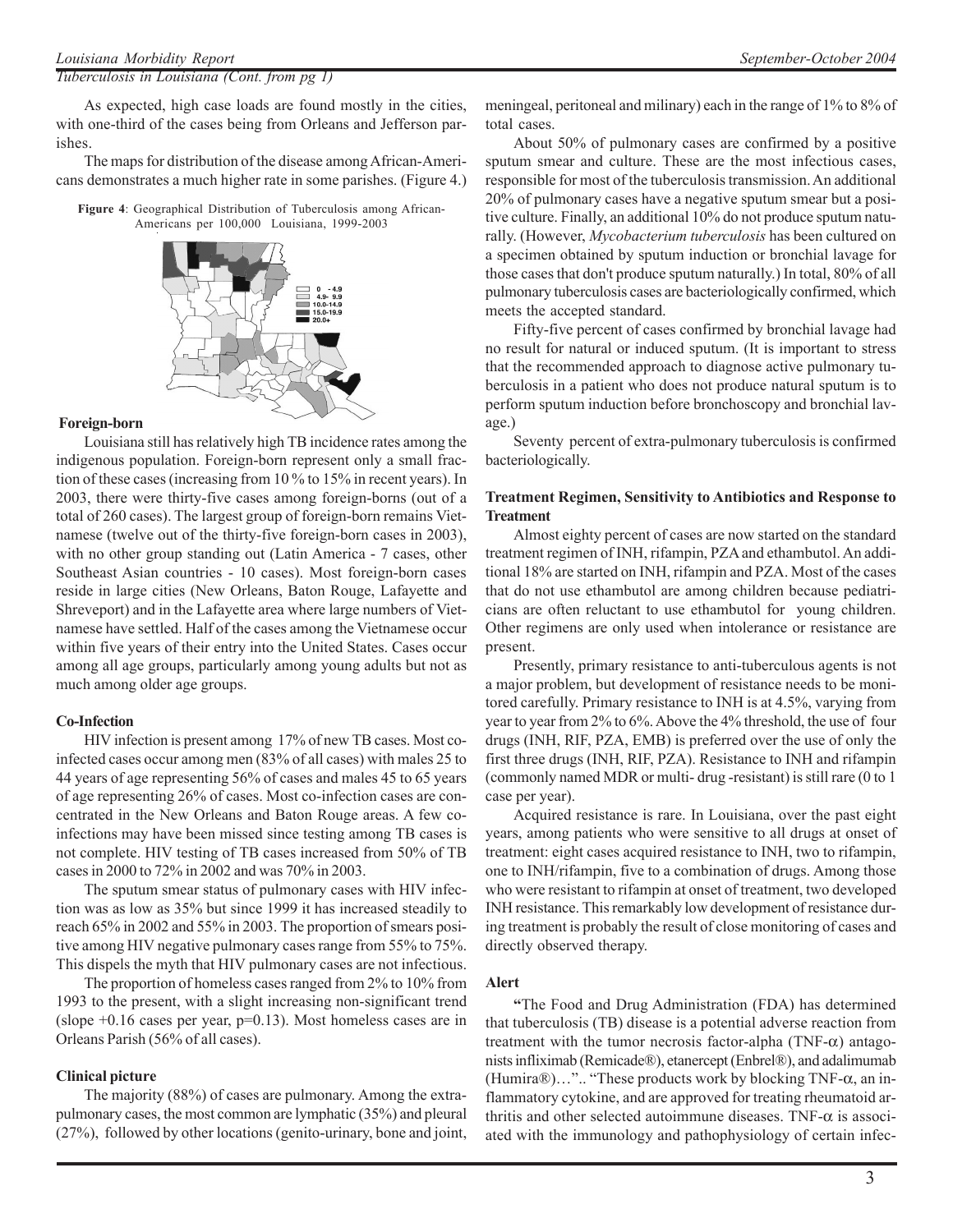### *Tuberculosis in Louisiana (Cont. from pg 3)*

tious diseases, notably TB; blocking  $TNF-\alpha$  can allow TB disease to emerge from latent *Mycobacterium tuberculosis* infection.

 In 2002, a California county health department reported three cases of TB disease occurring in association with infliximab therapy." (The complete report which summarizes those cases, nine subsequently reported cases and provides interim recommendations for TB prevention and management in recipients of these blocking agents, can be found in CDC MMWR Vol 53, # 30 - 8/6/ 04.) "Health-care providers should take steps to prevent TB in immunocompromised patients and remain vigilant for TB as a cause of unexplained febrile illness."

### **TB Strain with Strong Persistence and with Highly Efficient and Rapid Transmission - Louisiana, 2004**

*Peter Vranken, RN DPH MBA MS(C)*

 The Louisiana Office of Public Health, Tuberculosis (TB) Control Program identified a cluster of TB cases infected with the same organism, identified through Restriction Fragment Length Polymorphism (RFLP) finger printing. These cases were highly infective, with multiple failures of Directly Observed Therapy (DOT) for Latent TB Infection (LTBI) with Isoniazid (H) and had extremely virulent and rapidly transmitting organisms.

 The source case, Case A, identified in November 1998, was diagnosed with sputum smear positive TB and was started on a standard adult treatment regimen (HRZE). Treatment compliance was adequate, recovery was satisfactory, sputum smear conversion occurred within the first two months and the patient was considered cured upon completion of six months of DOT. Six household contacts and five non-household contacts of Case A were evaluated using Mantoux tuberculin testing, with infection rates of 100% (6 / 6) and 60% (3 / 5) respectively. All contacts with LTBI were treated with Isoniazid (H) for six to nine months.

 In July 1999, Case B, (one of Case A's children who was a member of the household), was diagnosed with sputum smear positive TB with the same organism. A standard adult treatment regimen (HRZE) was used. Treatment compliance was adequate, recovery was satisfactory, sputum smear conversion occurred within the first two months and the patient was considered cured upon completion of six months of DOT.

 In November 1999, Case A was re-diagnosed with sputum smear positive TB, once more with the same TB organisms. It is not clear whether relapse was due to re-activation of previous disease or re-infection from Case B. Case A was re-treated with PAS (A) and Ciprofloxacin (C) in addition to the standard drugs (HRZE). Once again, treatment compliance was adequate, recovery was satisfactory, sputum smear conversion occurred within the first two months and the patient was considered cured upon completion of eight months of DOT. Six additional non-household contacts of Case A were investigated, with an infection rate of 88% (5 / 6). Once again, all contacts with LTBI were treated with Isoniazid (H) for six to nine months.

In February 2004, Case C, (one of Case A's grandchildren living in the same household), was diagnosed with sputum smear positive TB. The same organisms were identified. Case C is currently on DOT (HRZS), is recovering well and sputum smear converted within the first two months. Of the five household contacts to Case C who were investigated, all were infected with an infection rate of 100% (5/5). In addition, an infection rate of 55 % (31/55) was found in highrisk non-household contacts. In low-risk non-household contacts however, the infection rate was as low as 2% (1/52). Once again, all contacts with LTBI were treated with Isoniazid (H) for six to nine months.

Recently, three more cases were diagnosed with sputum smear positive or culture positive TB, due to the same organism. They are summarized as follows:

- In February 2004, Case D, a step-grandparent and household contact of Case C, was diagnosed with culture positive TB.
- In May 2004, Case E was diagnosed with sputum smear positive TB. Case E was never identified as a contact to Case C. However, after RFLP matching, both cases were linked, with a less than three hours exposure. Case E is known to be HIV positive.
- Also in May 2004, Case F was diagnosed with culture positive TB. Again, Case F was not identified as a contact to Case C. After RFLP matching, however, Case F was also linked to Case C and had occasional exposures, totaling less than four hours per month. Case F is also known to be HIV positive.

This case review shows that, in spite of prompt diagnosis and appropriate treatment of the cases, thorough contact identification and investigation and adequate treatment for LTBI with Isoniazide (H), transmission of infection and occurrence of disease persisted. Infection rates for Case A and Case C were 100% in high-risk household contacts and were consistently high, even in high-risk nonhousehold contacts. The failure of Isoniazide (H) treatment for LTBI to prevent disease, at least in Case C and possibly in Case B, illustrates the known fact that, however useful, Isoniazid (H) treatment for LTBI is only 85% effective at preventing disease.

Documented transmission to Case E and F, both HIV-infected, was the result of very limited and short contact with Case C. **This is a very important finding.** Even with an extremely timely and thorough TB contact investigation, this type of 'almost casual' exposure will invariably be missed. A very high index of suspicion for HIV-infected contacts is obviously warranted, but in reality the HIV status of contacts is often not known or not disclosed. As a result, it is advisable that all known HIV-infected persons, being highly susceptible to TB infection, have routine and regular tests for LTBI and TB disease. Treatment for LTBI is recommended for all co-infected persons. Timely assessment of risk and adequate prevention of TB will unquestionably improve the health and prolong the lives of HIV-infected persons.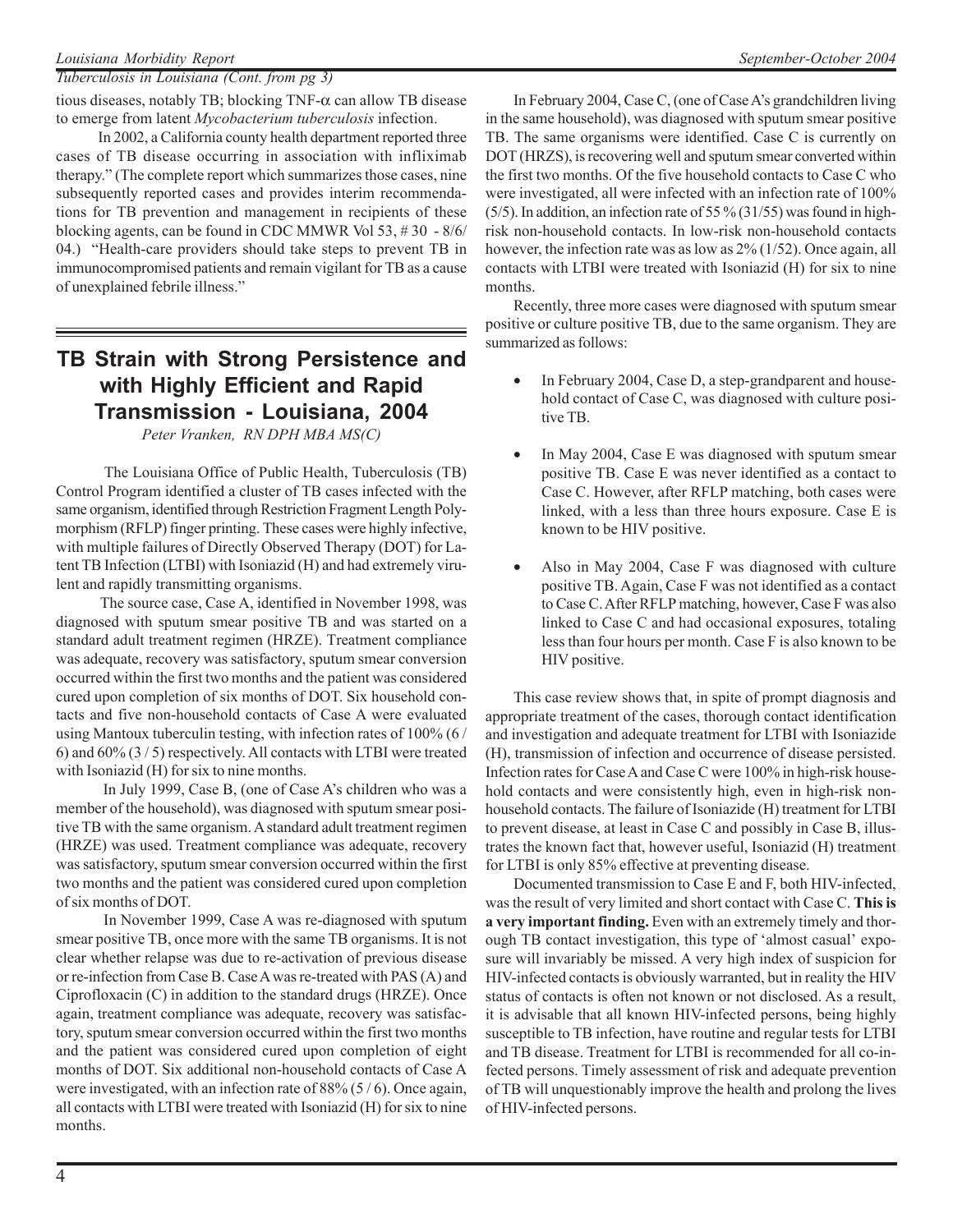### **OPH Training Offerings**

The course offerings listed are free of charge but must be registered for as seating is limited. For site information, a registration form and agenda, please email Louise Bellazer at lbellaz@dhh.la.gov or call (504) 568-5005 x102.

## **IN-HOUSE TRAINING**

### **FET I & II**

The Infectious Disease Epidemiology Section will repeat the Field Epidemiological Techniques I and II classes on October 12 – 13, 2004. This training will be targeted towards sanitarians, public health nurses, infection control professionals, disease surveillance specialists, epidemiologists, health care providers and other public health care professionals interested in epidemiological principles and outbreak investigations. This workshop will take place at the State Office Building in New Orleans. There is a separate registration form for each day. *Registration Deadline is September 30th!*

### **VIDEOCONFERENCE COURSES**

### **A Lost War? - An Update on Antibiotic Resistance in Louisiana** – **Catrin Jones-Nazar, MD, MPH**

The OPH Infectious Disease Epidemiology Section is offering a videoconference focusing on antimicrobial resistance. This videoconference is targeted towards public health nurses, infection control professionals, disease surveillance specialists, epidemiologists, health care providers, pharmacists, veterinarians and other public health staff. It will be accessible at nine sites throughout Louisiana on November 10, 2004 from 9:00 AM- Noon. Applications have been placed for Continuing Education Units. *Registration Deadline is October 18th!*

#### **Grand Rounds**

The following videoconferences will be accessible in all regions of the state from Noon to 1:00 P.M. For more information, please contact Gail Hollis at gahollis@dhh.la.gov or call (504) 568- 7233.

Nov. 18, 2004 - Dolinda Werling-Baye, RD, CDE **Diabetes Management & Prevention** Dec. 16, 2004 - Rodney Wise, MD **Prematurity - Etiology & Impact**

**Infectious Disease Surveillance Specialists (DSS) and Hospital Nurse Coordinator Meeting July 28-29, 2004**



Dr. Raoult Ratard discussing a bioterrorism response with the group.



Group Exercise, left to right: Jeff Davis, DSS Region 7, Pam Hoover, Hospital Nurse Coordinator, Region 6, Denise Breard, DSS Region 8, DeAnn Powell, Hospital Nurse Coordinator Region 8, Don Michael, Regional Epidemiologist Region 8

Infectious Disease Surveillance Specialists (DSS) conduct surveillance and investigation activities for reportable infectious diseases (other than HIV, STDs and TB) and health conditions associated with bioterrorism. They implement disease prevention and control measures, collaborate with health care providers to enhance disease reporting and serve as a resource to the general public and health care community by providing infectious disease education. In addition, DSS participate in disease outbreak investigations and public health emergency response activities.

The Public Health Hospital Nurse Consultants coordinate activities between the Louisiana Office of Public Health (OPH) and public hospitals within the state. The Nurse Consultants are responsible for maintaining bioterrorism surveillance, to participate in response planning and serve as nurse specialists in public health emergencies.

The meeting is a yearly event to foster information transfer in the event of an outbreak.

## **Suspicious Substance Guidelines (Biological Agent Exposures)**

*Stacy Hall, MSN*

All suspicious events or items need to be evaluated by local law enforcement under the guidance of the Louisiana State Police HAZMAT. In most areas of the state, 911 is the way to contact law enforcement.

Guidelines for mail or items suspected of containing biological agents include leaving the area as quickly as possible. Do not touch, shake, taste, smell or look at the suspicious substance more closely. If you have handled the item, put it down on a stable surface. Leave the area and encourage others to do so. Secure the entry so no further potential exposures occur. Wash all exposed skin, such as hands, arms, face and neck with soap and water. Notify law enforcement and remain on the premises until responders arrive. List all of the persons who may have been exposed as well as their contact information.

**There is no need to seek medical care for an exposure.** Presumptive test results are usually available within four hours of sample submission to the State Laboratory. There is time for preventative medications to be given appropriately. A biological agent has yet to be detected from the 1315 samples tested in Louisiana since October, 2001.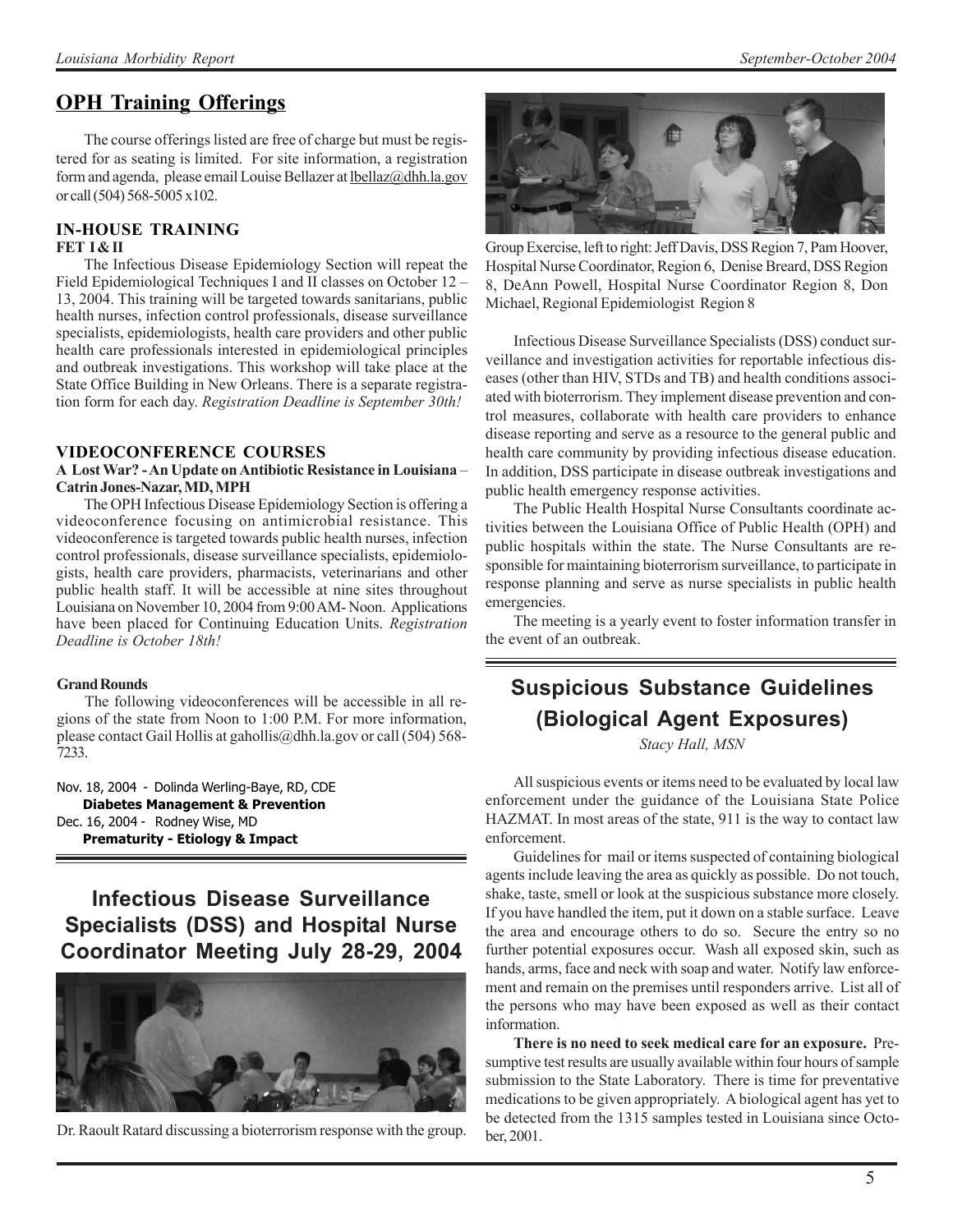## **Infant Botulism**

*Mona Mehta, MPH*

A two-month old patient, the first-born of a thirty-one year old woman, was admitted into a hospital for "wasting". The infant was not feeding properly and was progressively weakening. The delivery was normal and the initial examination of the new born was unremarkable. The infant was breast fed with formula supplementation. Other foods given to this infant included fruit juices, cereals and water with syrup. By the age of four weeks, the infant started to be constipated, but had no fever and no diarrhea. At the age of eleven weeks, the infant was somnolent, had difficulty feeding and was not growing properly. She was irritable, with an altered cry, poor head control, difficulty swallowing and weakness in upper and lower extremities. A week after the initial consultation, she was admitted for evaluation. An electro-myogram was inconclusive.

A diagnosis of infant botulism was made based on clinical signs and symptoms. She was treated with Botulism Immune Globulin. The child recovered. Stools and blood were submitted for detection of botulism toxin to the Centers for Disease Control through the Office of Public Health Laboratory. Type B toxin was detected in the stools. However, the source of the contamination was not identified.

**Note**: Botulism is a severe illness affecting primarily the nervous system (neuroaralytic disorder) caused by the botulism toxin produced by *Clostridium botulinum*. Botulism can be classified into the following categories: foodborne, infant, wound and undetermined.

There are seven related neurotoxins produced by the bacillus *Clostridium botulinum*. Botulism and tetanus toxins are very similar in structure and function, but differ dramatically in their clinical effects because they target different cells in the nervous system. Toxins are differentiated according to their antigenic differences: types A to G. Human botulism is almost always caused by neurotoxins A, B, E, and F. Type A botulism is found most commonly in the western part of the United States and type B is more common in Eastern USA Types C and D are associated primarily with botulism in birds and mammals. Type E is associated with fish. Almost all cases of infant botulism are caused by types A and B.

In contrast to classical foodborne botulism, (which is an intoxication due to ingestion of preformed botulinum toxin), infant botulism occurs after infants eat spore-contaminated food. The spores grow in the intestines and then release the toxin in the body. Possible sources of spores for infants are multiple, including foods and dust. In most cases the precise source is not identified. Honey has been identified as one vehicle and should not be given to children under one year of age.

Infant botulism occurs in infants younger than six months of age. It is preceded by constipation and includes lethargy, poor feeding, weak cry, diminished gag reflex, subtle ocular palsies and generalized weakness and hypotonia (eg, "floppy infant"). There is a spectrum of disease ranging from rapidly progressive (eg, apnea, sudden infant death) to mild (eg, constipation, slow feeding).

**In infant and wound botulism, the diagnosis is made by demonstrating** *C. botulinum* **organisms or toxin in feces.** Stool and blood specimens must be sent to the Central Laboratory in New Orleans to be forwarded to the Centers for Disease Control and Prevention (CDC). Stool specimens (1-2 gms) are to be collected in a clean container (no preservatives) and kept refrigerated. Serum specimens (at least 1 cc) are to be collected in a red-topped tube and either spun down and sera sent, or the whole blood sent refrigerated.

## **New Orleans Bottoms Out**

A section of the Youth Risk Behavior Survey (YRBS for 2003 tabulated the percentage of high school students who participated in sufficient vigorous physical activity and sufficient moderate physical activity. New Orleans came in last place out of thirty-two states and eighteen local survey areas. (The state of Louisiana was not included under states surveyed.)

The exercise or physical activity was defined as either vigorous or moderate. Example of vigorous activities were basketball, soccer, running, swimming laps, fast bicycling, fast dancing or similar aerobic activities (those which made students sweat and breathe hard for more than or equal to twenty minutes on more than or equal to three of the seven days preceding the survey). Moderate activity examples were fast walking, slow bicycling, skating, pushing a lawn mower or mopping floors (or those which did not make students sweat and breathe hard for more than or equal to thirty minutes on more than or equal to five of the seven days preceding the survey ).

There were two major ranges set up, local surveys and states. The local survey areas range for total students was  $40.1 - 65.8$  with a median of 54.0 an female range of 27.4 – 59.3 with a median of 44.2 and a male range of 52.4 – 71.9 with a median of 63.7.

New Orleans public schools scored at 40.1 (CI 2.5) for all, 53.7 (CI 3.5) for males and 27.4 (CI 3.0) for females. The highest scoring local area was the unified school district of San Diego, CA with a score of 65.8 (CI 4.1), males 71.9 (CI 4.6) and females 59.3 (CI 4.8). The public school system of Washington DC came in second last with a score of 44.4 (CI 3.2) males 52.4 (CI 4.0) and females 36.8 (CI 4.1).

The range for states for total students was  $53.3 - 71.1$  with a median of 62.8, a female range of 41.9-67.5 with a median of 57.0 and a male range of 61.9 – 75.6 with a median of 69.0. The lowest scoring state was Mississippi with a score of 53.3 (CI 3.5) males 65.5 (CI 4.7) and females 41.9 (CI 4.1) and the highest scoring state was Utah with a score of 71.1 (CI 4.9) males 74.5 (CI 7.1) and females 67.5 (CI 5.4).

In several states, the use of YRBS data has been used to support legislative proposals for improved physical activity in schools. Governor Blanco of Louisiana signed a bill on July 21, 2004, part of which encourages schools to provide at least 30 minutes a day of structured physical activity for students.

Governor Blanco has also appointed a Health Care Reform Panel working with the Department of Health and Hospitals (DHH) to develop short term and long term solutions to our health care problems. "Lighten Up Louisiana" is a five month competition (August 30, 2004- January 31, 2005) that encourages Louisianians to develop healthy activity and eating habits.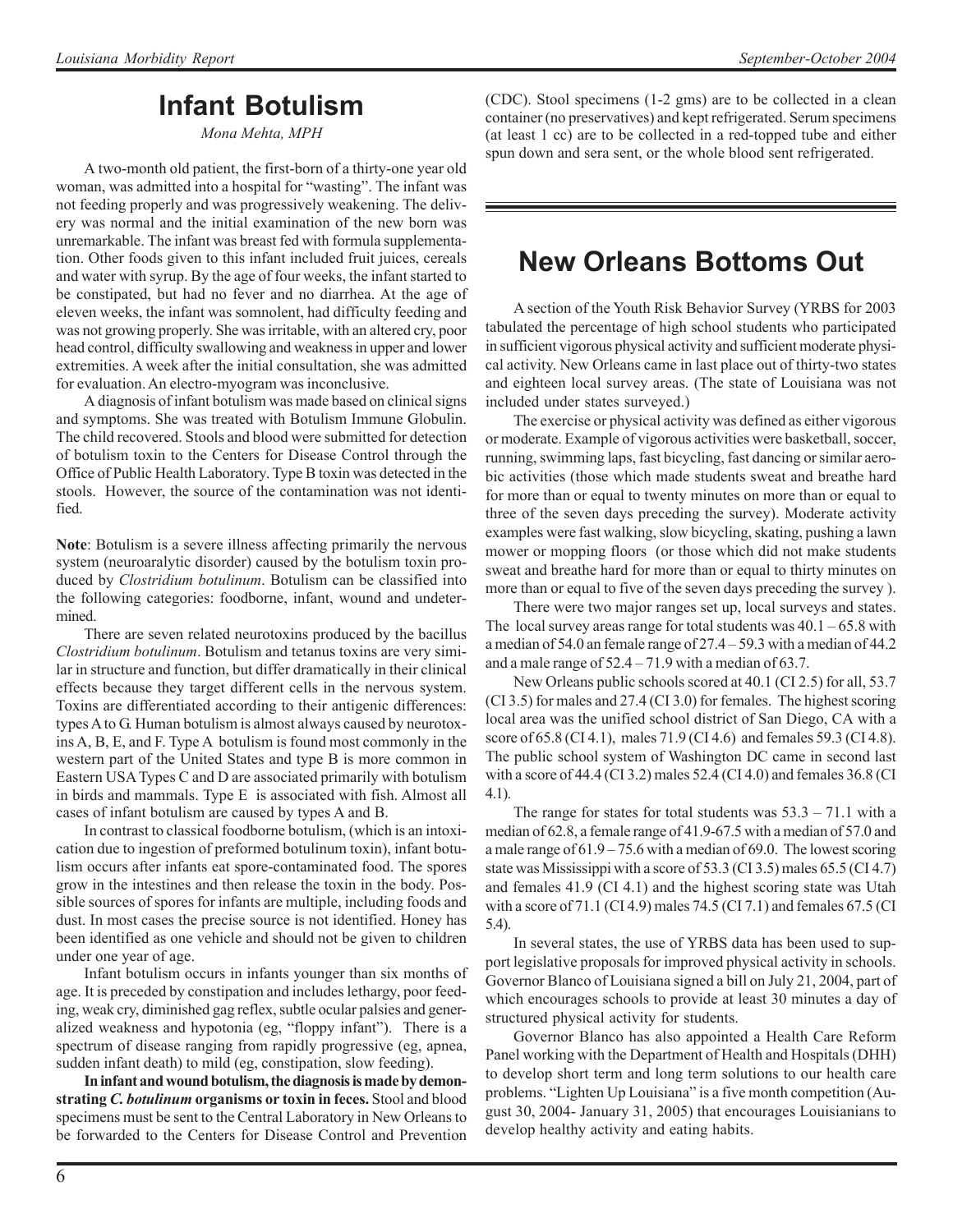### LOUISIANA COMMUNICABLE DISEASE SURVEILLANCE

### **JULY- AUGUST 2004**

### **PROVISIONAL DATA**

Table 1. Disease Incidence by Region and Time Period

|                       |                   |                |                |                |             |              | <b>HEALTH REGION</b> |                |                |              |                 |                 | <b>TIME PERIOD</b>     |                        |          |
|-----------------------|-------------------|----------------|----------------|----------------|-------------|--------------|----------------------|----------------|----------------|--------------|-----------------|-----------------|------------------------|------------------------|----------|
| <b>DISEASE</b>        |                   | 1              | $\overline{2}$ | 3              | 4           | 5            | 6                    | $\overline{7}$ | 8              | 9            | Jul-Aug<br>2004 | Jul-Aug<br>2003 | Jan-Aug<br>Cum<br>2004 | Jan-Aug<br>Cum<br>2003 | %<br>Chg |
| Vaccine-preventable   |                   |                |                |                |             |              |                      |                |                |              |                 |                 |                        |                        |          |
| <b>Hepatitis B</b>    | Cases             | $\overline{2}$ | $\overline{2}$ | $\mathbf{1}$   | 1           | 0            | 0                    | 0              | $\overline{c}$ | 0            | 8               | 17              | 40                     | 90                     | $-55.6$  |
|                       | Rate <sup>1</sup> | 0.2            | 0.3            | 0.3            | 0.2         | 0.0          | 0.0                  | 0.0            | 0.6            | 0.0          | 0.2             | 0.4             | 0.9                    | 2.1                    | na       |
| <b>Measles</b>        |                   | 0              | $\mathbf 0$    | 0              | $\mathbf 0$ | 0            | 0                    | $\mathbf 0$    | 0              | 0            | 0               | 0               | 0                      | 0                      | 0        |
| <b>Mumps</b>          |                   | 0              | $\mathbf 0$    | 0              | 0           | 0            | 0                    | 0              | 0              | 0            | 0               | 1               | 6                      | 1                      | $+500.0$ |
| Rubella               |                   | 0              | $\mathbf 0$    | $\Omega$       | 0           | 0            | 0                    | 0              | 0              | 0            | 0               | 0               | 0                      | 0                      | 0        |
| Pertussis             |                   | $\overline{2}$ | 0              | 0              | 0           | 0            | 0                    | 0              | 0              | 0            | $\overline{c}$  | 2               | 11                     | 8                      | $+27.3$  |
| Sexually-transmitted  |                   |                |                |                |             |              |                      |                |                |              |                 |                 |                        |                        |          |
| <b>HIV/AIDS</b>       | $\text{Case}^2$   | 33             | 17             | $\mathbf{1}$   | 6           | 6            | $\overline{2}$       | $\overline{c}$ | 4              | $\mathbf{1}$ | 72              | 195             | 576                    | 776                    | $-25.8$  |
|                       | Rate              | 3.2            | 2.8            | 0.3            | 1.1         | 2.1          | 0.7                  | 0.4            | 1.1            | 0.2          | 1.6             | 4.4             | 12.9                   | 17.4                   | na       |
| Gonorrhea             | Cases             | 468            | 206            | 126            | 133         | 53           | 80                   | 262            | 63             | 94           | 1487            | 2077            | 7311                   | 8100                   | $-9.7$   |
|                       | Rate <sup>1</sup> | 45.3           | 34.1           | 32.8           | 24.3        | 18.7         | 26.5                 | 50.1           | 17.8           | 21.5         | 33.3            | 46.5            | 163.6                  | 181.2                  | na       |
| Syphilis (P&S)        | Cases             | 14             | 18             | $\mathbf 0$    | 3           | 0            | 0                    | 3              | 0              | 3            | 41              | 31              | 163                    | 87                     | $+91.9$  |
|                       | Rate <sup>'</sup> | 1.4            | 2.9            | 0.0            | 0.6         | 0            | 0.0                  | 0.6            | 0.0            | 0.7          | 0.9             | 0.7             | 3.6                    | 1.9                    | na       |
| <b>Enteric</b>        |                   |                |                |                |             |              |                      |                |                |              |                 |                 |                        |                        |          |
| Campylobacter         |                   | 0              | 4              | 2              | 0           | 0            | 3                    | 4              | 3              | 5            | 21              | 37              | 95                     | 85                     | $+11.8$  |
| <b>Hepatitis A</b>    | Cases             | 3              | 3              | $\overline{2}$ | $\Omega$    | 0            | 0                    | 1              | 0              | 0            | 9               | 6               | 29                     | 36                     | $-19.4$  |
|                       | Rate <sup>'</sup> | 0.3            | 0.5            | 0.5            | 0.0         | 0.0          | 0.0                  | 0.2            | 0.0            | 0.0          | 4.3             | 6.0             | 11.0                   | 13.1                   | na       |
| Salmonella            | Cases             | 34             | 24             | 22             | 9           | 9            | 20                   | 11             | 20             | 36           | 185             | 257             | 473                    | 566                    | $-16.4$  |
|                       | Rate              | 3.3            | 4.0            | 5.7            | 1.6         | 3.2          | 6.6                  | 2.1            | 5.7            | 8.2          | 4.3             | 6.0             | 11.0                   | 13.1                   | na       |
| Shigella              | Cases             | 4              | $\overline{2}$ | $\overline{2}$ | 0           | 0            | 4                    | 5              | 9              | 2            | 28              | 57              | 209                    | 307                    | $-31.9$  |
|                       | Rate <sup>1</sup> | 0.4            | 0.3            | 0.5            | 0.0         | 0.0          | 1.3                  | 1.0            | 2.5            | 0.5          | 0.6             | 1.3             | 4.8                    | 7.1                    | na       |
| Vibrio cholera        |                   | 0              | 0              | 0              | 0           | 0            | 0                    | 0              | 0              | 0            | 0               | 0               | 0                      | 0                      | 0        |
| Vibrio, other         |                   | 0              | $\overline{2}$ | 3              | $\Omega$    | $\mathbf{1}$ | $\mathbf 1$          | $\Omega$       | $\Omega$       | $\Omega$     | $\overline{7}$  | 13              | 26                     | 27                     | $-3.7$   |
| Other                 |                   |                |                |                |             |              |                      |                |                |              |                 |                 |                        |                        |          |
| H. influenzae (other) |                   | 0              | 1              | $\mathbf 0$    | 0           | 0            | 0                    | 0              | 0              | 0            | 1               | 2               | 10                     | 16                     | $-37.5$  |
| N. Meningitidis       |                   | 3              | 0              | $\Omega$       | $\Omega$    | 0            | $\Omega$             | 0              | $\Omega$       | 0            | 3               | 3               | 28                     | 34                     | $-17.6$  |

1 = Cases Per 100,000 2=These totals reflect persons with HIV infection whose status was first detected during the specified time period. This includes persons who were diagnosed with AIDS at time HIV was first detected. Due to delays in reporting of HIV/AIDS cases, the number of persons reported is a minimal estimate. Data should be considered provisional.

| Table 2. Diseases of Low Frequency |                      |  |  |  |  |
|------------------------------------|----------------------|--|--|--|--|
| <b>Disease</b>                     | <b>Total to Date</b> |  |  |  |  |
| Legionellosis                      | 5                    |  |  |  |  |
| Lyme Disease                       | 3                    |  |  |  |  |
| Malaria                            | 4                    |  |  |  |  |
| Varicella                          | 47                   |  |  |  |  |
|                                    |                      |  |  |  |  |
| Table 3, Animal rabies (Jan-Aug)   |                      |  |  |  |  |

| Table 9. Anning Tables (ban-Aug) |           |                |  |  |  |
|----------------------------------|-----------|----------------|--|--|--|
| Parish                           | No. Cases | <b>Species</b> |  |  |  |
| St. Bernard                      |           | Pia            |  |  |  |